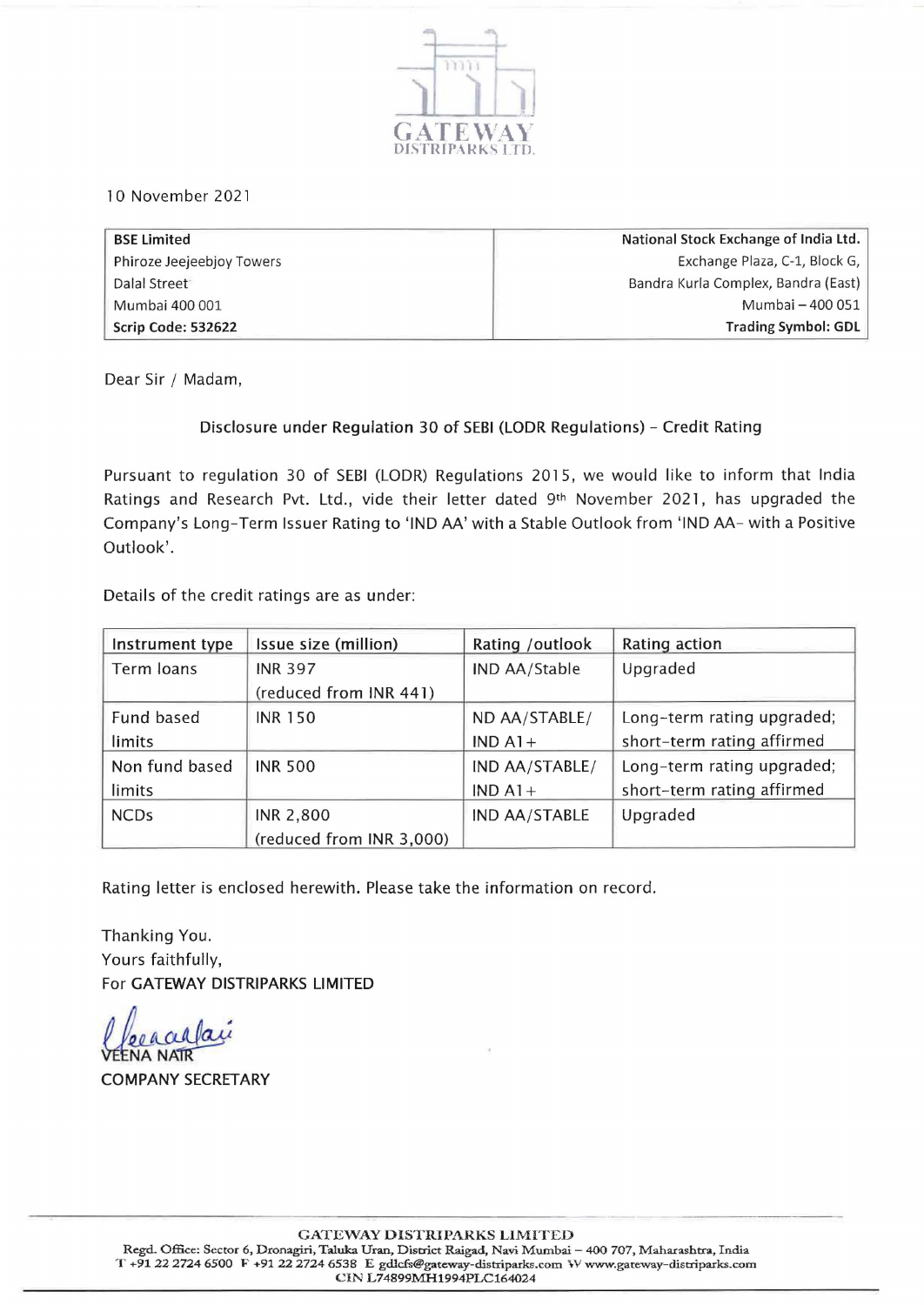

## FitchGroup

Mr. Sandeep Kumar Shaw CFO Gateway Distriparks Limited Sector 6, Donagiri, Taluka Uran, District Raigad, Navi Mumbai - 400700

November 09, 2021

#### *Dear Sir/Madam,*

#### *Re: Rating Letter for BLR & NCD of Gateway Distriparks Limited*

India Ratings and Research (Ind-Ra) has upgraded Gateway Distriparks Limited's (GDL) Long-Term Issuer Rating to 'IND AA' from 'IND AA-'. The Outlook is Stable. The instrument-wise rating actions are as follows:

| <b>Instrument Type</b>               | <b>Maturity Date</b> | <b>Size of Issue (million)</b>                | <b>Rating/Rating Watch</b> | <b>Rating Action</b>                                           |
|--------------------------------------|----------------------|-----------------------------------------------|----------------------------|----------------------------------------------------------------|
| Term loans                           | <b>FY25</b>          | <b>INR397</b><br>(reduced)<br><b>INR441</b> ) | from IND AA/Stable         | Upgraded                                                       |
| Fund-based limits                    |                      | <b>INR150</b>                                 | IND AA/Stable/IND A1+      | upgraded;<br>Long-term<br>rating<br>short-term rating affirmed |
| Non-fund-based limits                |                      | <b>INR500</b>                                 | $IND$ AA/Stable/ $IND$ A1+ | upgraded;<br>rating<br>Long-term<br>short-term rating affirmed |
| Non-convertible<br>debentures (NCDs) |                      | <b>INR2,800</b><br>(reduced)<br>INR3,000)     | from IND AA/Stable         | Upgraded                                                       |

In issuing and maintaining its ratings, India Ratings relies on factual information it receives from issuers and underwriters and from other sources India Ratings believes to be credible. India Ratings conducts a reasonable investigation of the factual information relied upon by it in accordance with its ratings methodology, and obtains reasonable verification of that information from independent sources, to the extent such sources are available for a given security.

The manner of India Ratings factual investigation and the scope of the third-party verification it obtains will vary depending on the nature of the rated security and its issuer, the requirements and practices in India where the rated security is offered and sold, the availability and nature of relevant public information, access to the management of the issuer and its advisers, the availability of pre-existing third-party verifications such as audit reports, agreed-upon procedures letters, appraisals, actuarial reports, engineering reports, legal opinions and other reports provided by third parties, the availability of independent and competent third-party verification sources with respect to the particular security or in the particular jurisdiction of the issuer, and a variety of other factors.

Users of India Ratings ratings should understand that neither an enhanced factual investigation nor any third-party verification can ensure that all of the information India Ratings relies on in connection with a rating will be accurate and complete. Ultimately, the issuer and its advisers are responsible for the accuracy of the information they provide to India Ratings and to the market in offering documents and other reports. In issuing its ratings India Ratings must rely on the work of experts, including independent auditors with respect to financial statements and attorneys with respect to legal and tax matters. Further, ratings are inherently forward-looking and embody assumptions and predictions about future events that by their nature cannot be verified as facts. As a result, despite any verification of current facts, ratings can be affected by future events or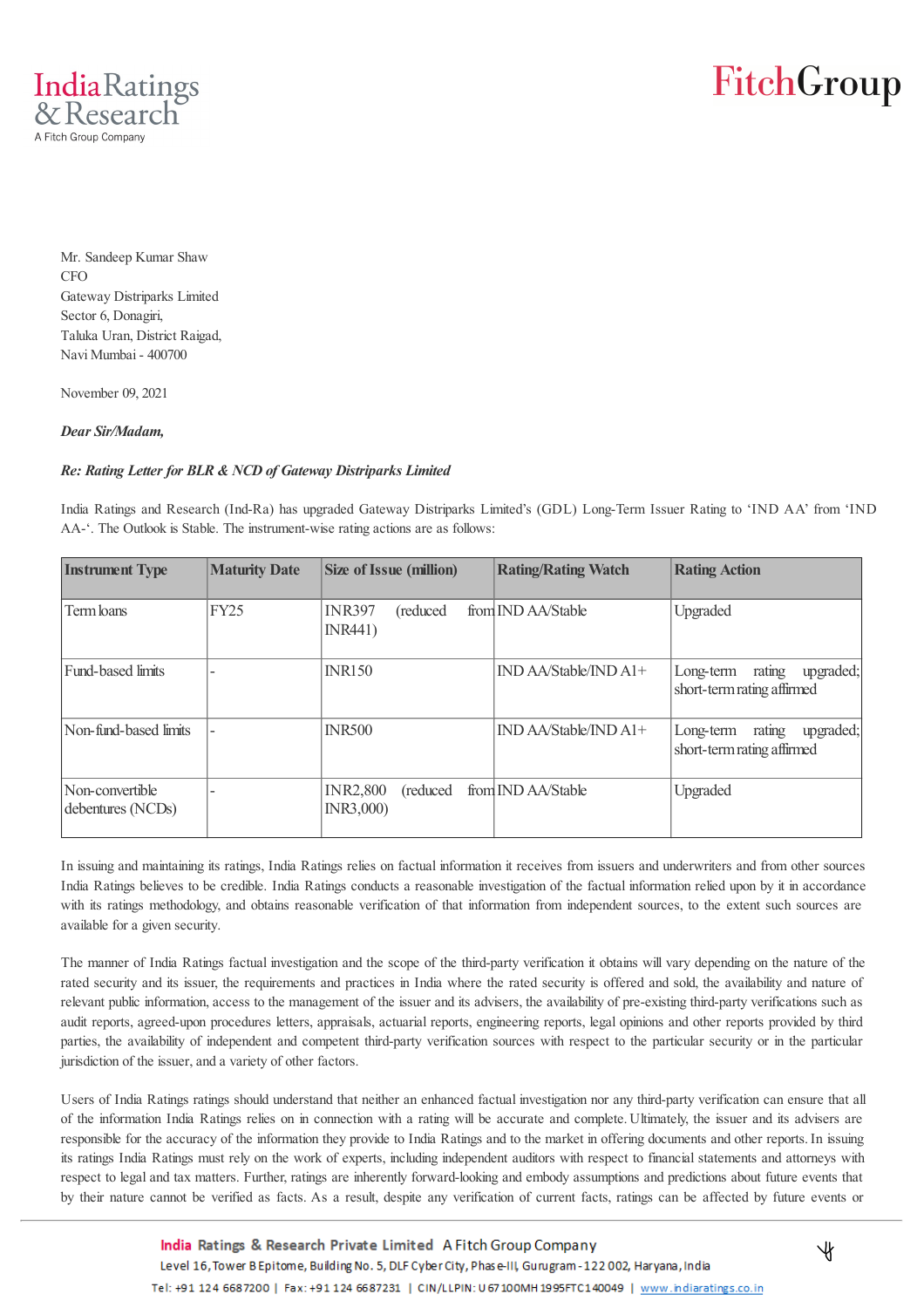

conditions that were not anticipated at the time a rating was issued or affirmed.

IndiaRatings & Research A Fitch Group Company

> India Ratings seeks to continuously improve its ratings criteria and methodologies, and periodically updates the descriptions on its website of its criteria and methodologies for securities of a given type. The criteria and methodology used to determine a rating action are those in effect at the time the rating action is taken, which for public ratings is the date of the related rating action commentary. Each rating action commentary provides information about the criteria and methodology used to arrive at the stated rating, which may differ from the general criteria and methodology for the applicable security type posted on the website at a given time. For this reason, you should always consult the applicable rating action commentary for the most accurate information on the basis of any given public rating.

> Ratings are based on established criteria and methodologies that India Ratings is continuously evaluating and updating. Therefore, ratings are the collective work product of India Ratings and no individual, or group of individuals, is solely responsible for a rating. All India Ratings reports have shared authorship. Individuals identified in an India Ratings report were involved in, but are not solely responsible for, the opinions stated therein. The individuals are named for contact purposes only.

> Ratings are not a recommendation or suggestion, directly or indirectly, to you or any other person, to buy, sell, make or hold any investment, loan or security or to undertake any investment strategy with respect to any investment, loan or security or any issuer. Ratings do not comment on the adequacy of market price, the suitability of any investment, loan or security for a particular investor (including without limitation, any accounting and/or regulatory treatment), or the tax-exempt nature or taxability of payments made in respect of any investment, loan or security. India Ratings is not your advisor, nor is India Ratings providing to you or any other party any financial advice, or any legal, auditing, accounting, appraisal, valuation or actuarial services. A rating should not be viewed as a replacement for such advice or services. Investors may find India Ratings ratings to be important information, and India Ratings notes that you are responsible for communicating the contents of this letter, and any changes with respect to the rating, to investors.

> It will be important that you promptly provide us with all information that may be material to the ratings so that our ratings continue to be appropriate. Ratings may be raised, lowered, withdrawn, or placed on Rating Watch due to changes in, additions to, accuracy of or the inadequacy of information or for any other reason India Ratings deems sufficient.

> Nothing in this letter is intended to or should be construed as creating a fiduciary relationship between India Ratings and you or between India Ratings and any user of the ratings.

In this letter, "India Ratings" means India Ratings & Research Pvt. Ltd. and any successor in interest.

We are pleased to have had the opportunity to be of service to you. If we can be of further assistance, please email us at infogrp@indiaratings.co.in

Sincerely,

India Ratings

Susinle

**Vivek Jain Sunil Kumar Sinha Director Director**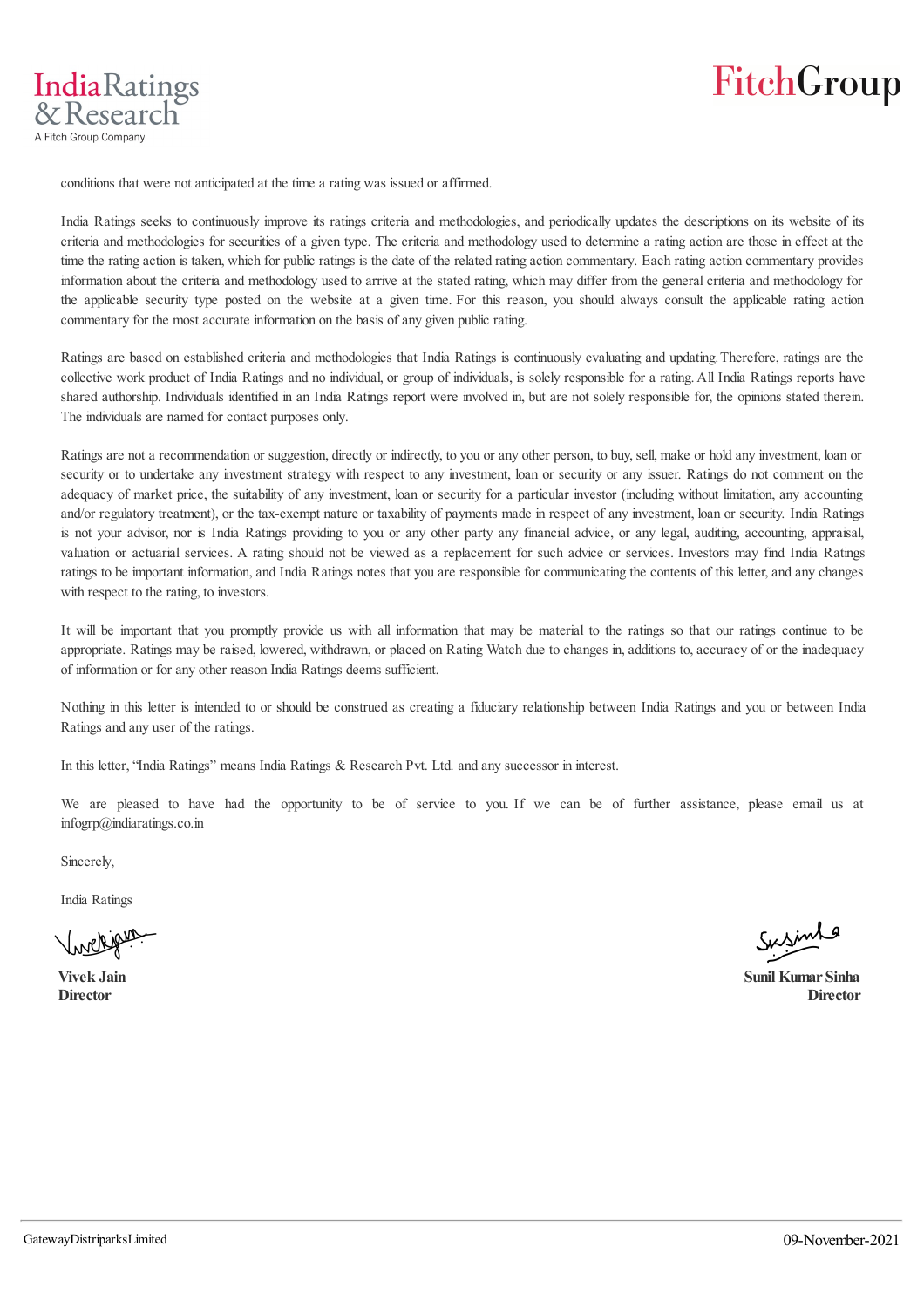#### **Annexure: Facilities Breakup**

| <b>Instrument Description</b>                                                          | <b>Banks Name</b>                 | Ratings                                                     | <b>Sanction Amount (INR million)</b> |  |
|----------------------------------------------------------------------------------------|-----------------------------------|-------------------------------------------------------------|--------------------------------------|--|
| Term Loan                                                                              | HDFC Bank Limited   IND AA/Stable |                                                             | 397                                  |  |
| Fund Based Working Capital Limit                                                       |                                   | HDFC Bank Limited $\vert$ IND AA/Stable/IND A1+ $\vert$ 150 |                                      |  |
| Non-Fund Based Working Capital Limit   HDFC Bank Limited   IND AA/Stable/IND A1+   500 |                                   |                                                             |                                      |  |

### **ANNEXURE (NCDs):**

| <b>Instrument ISIN</b> | <b>Date</b><br><b>Issue</b> |                                                                                                                                                                                                                                  | (%) | <b>Date</b>                                                                                                                                                                                   | <b>Rated</b><br>(million) | <b>Amount Rating/Rating</b><br><b>Watch</b> |
|------------------------|-----------------------------|----------------------------------------------------------------------------------------------------------------------------------------------------------------------------------------------------------------------------------|-----|-----------------------------------------------------------------------------------------------------------------------------------------------------------------------------------------------|---------------------------|---------------------------------------------|
|                        | 2019                        |                                                                                                                                                                                                                                  |     | 7 April 2021                                                                                                                                                                                  | <b>INR150</b>             | WD (paid in full)                           |
|                        | 2019                        |                                                                                                                                                                                                                                  |     | 7 April 2021                                                                                                                                                                                  | INR50                     | WD (paid in full)                           |
|                        | 2019                        |                                                                                                                                                                                                                                  |     | 7 April 2022                                                                                                                                                                                  | <b>INR100</b>             | <b>IND AA/Stable</b>                        |
|                        | 2019                        |                                                                                                                                                                                                                                  |     | 7 April 2023                                                                                                                                                                                  | <b>INR100</b>             | <b>IND AA/Stable</b>                        |
|                        | 2019                        |                                                                                                                                                                                                                                  |     | 7 April 2024                                                                                                                                                                                  | <b>INR100</b>             | <b>IND AA/Stable</b>                        |
|                        | 2019                        |                                                                                                                                                                                                                                  |     | 7 April 2025                                                                                                                                                                                  | <b>INR100</b>             | <b>IND AA/Stable</b>                        |
|                        | 2019                        |                                                                                                                                                                                                                                  |     | 7 April 2026                                                                                                                                                                                  | <b>INR100</b>             | <b>IND AA/Stable</b>                        |
|                        | 2019                        |                                                                                                                                                                                                                                  |     | 7 April 2022                                                                                                                                                                                  | <b>INR400</b>             | <b>IND AA/Stable</b>                        |
|                        | 2019                        |                                                                                                                                                                                                                                  |     | 7 April 2023                                                                                                                                                                                  | <b>INR450</b>             | <b>IND AA/Stable</b>                        |
|                        | 2019                        |                                                                                                                                                                                                                                  |     | 7 April 2024                                                                                                                                                                                  | <b>INR450</b>             | <b>IND AA/Stable</b>                        |
|                        | 2019                        |                                                                                                                                                                                                                                  |     | 7 April 2025                                                                                                                                                                                  | <b>INR450</b>             | <b>IND AA/Stable</b>                        |
|                        | 2019                        |                                                                                                                                                                                                                                  |     | 7 April 2026                                                                                                                                                                                  | <b>INR550</b>             | <b>IND AA/Stable</b>                        |
|                        |                             | INE852F07087 28<br>INE852F07012 28<br>INE852F07020 28<br>INE852F07038 28<br>INE852F07046 28<br>INE852F07053 28<br>INE852F07061 28<br>INE852F07095 28<br>INE852F07103 28<br>INE852F07111 28<br>INE852F07129 28<br>INE852F07137 28 |     | of Coupon<br>March 11.50<br>March 11.25<br>March 11.25<br>March 11.25<br>March 11.25<br>March 11.25<br>March 11.25<br>March 11.50<br>March 11.50<br>March 11.50<br>March 11.50<br>March 11.50 | Rate Maturity             |                                             |